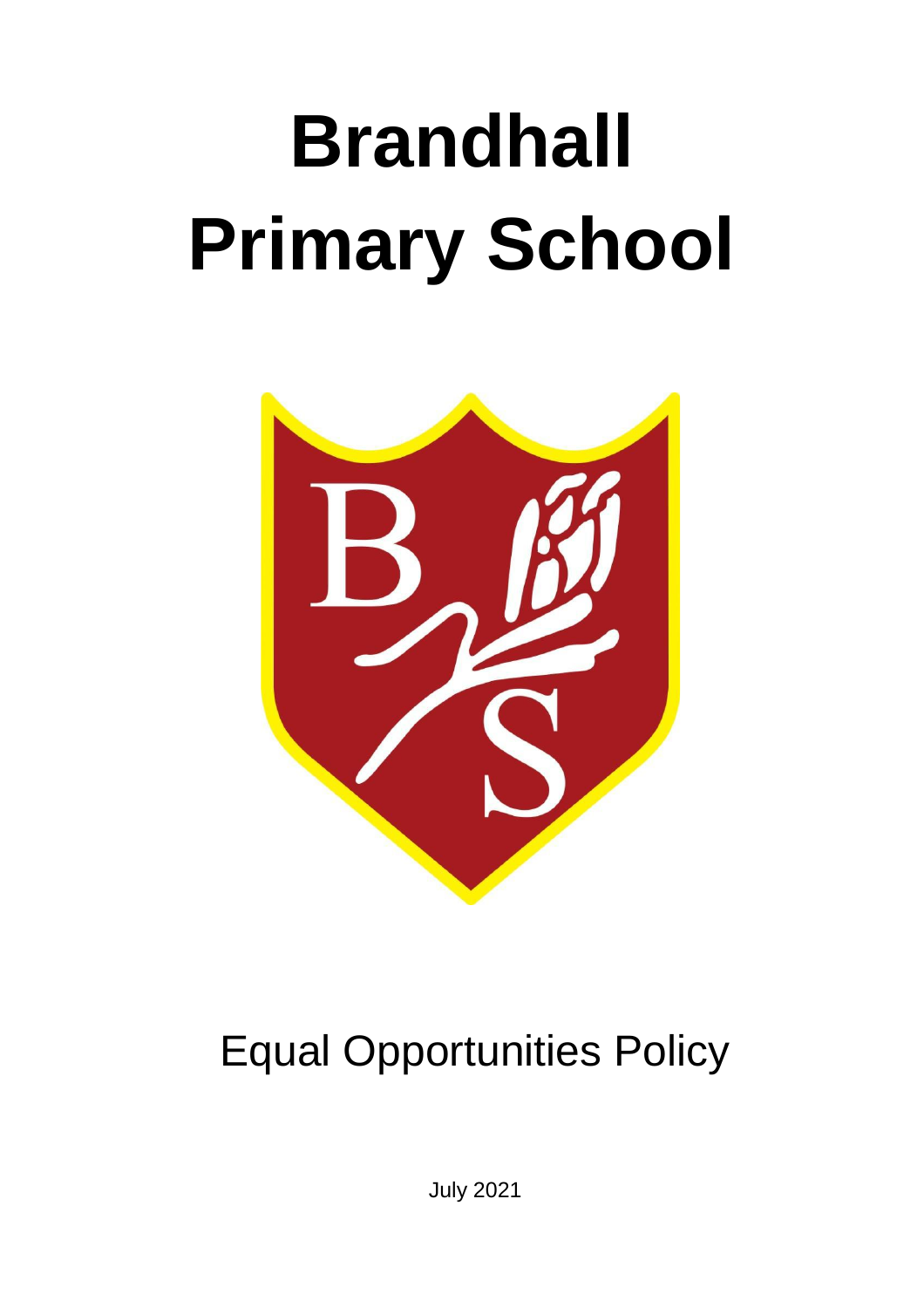This document meets the requirements under the following legislation:

• **The Equality Act 2010**, which introduced the public sector equality duty and protects people from discrimination.

• **The Equality Act 2010 (Specific Duties) regulations 2011**, which require schools to publish information to demonstrate how they are complying with the public sector equality duty and publish equality objectives

This document is also based on Department for Education (DfE) guidance: **The Equality Act 2010 and schools**

# **Equal Opportunities Policy.**

#### What is "Equal Opportunity?"

Equal Opportunities at school is about ensuring that all children and adults have equality of opportunity in terms of access and outcome throughout all aspects of school like and that their life chances for the present and future are not impeded or distorted by anything that happens during their participation in the process of education, but are in fact widened to allow them to achieve the whole scope of their potential. It is important to note that equal access does not necessarily lead to equality of outcome.

Equal opportunity recognises and celebrates our similarities and our diversity as individuals and groups. It recognises that all individuals have an intrinsic right to be nurtured in such a way as they are able to reach their full potential.

Equal opportunity accepts that while we all have something of value to contribute, we do not all start on a level playing field. Consequently some individuals will be disadvantaged in their attempts to reach their potential. At Brandhall Primary School we work hard to differentiate and maximise their personal achievement.

Issues of equality are applicable to us all, but there are a number of people about whom Equal Opportunity concerns are often more formally expressed. Such groups are often referred to in terms of race, gender, sex and disability or with reference to their age, class, religion or educational achievement. These terms in themselves may be problematic in that they are social constructs ("man-made"), but they may also have use as frames of reference.

Equal Opportunities covers the whole process of education but particularly embraces issues of multiculturalism, anti-racism, disability, ethnicity, gender and trans-gender, sexuality, and socio economic disadvantage. Strategies to combat inequality include those dealing with issues of self- esteem and sense of selfworth, school organisation, curriculum content and delivery, discipline, provision for those considered to have special educational and or English as an additional language needs, underachievement, and building social relationships within the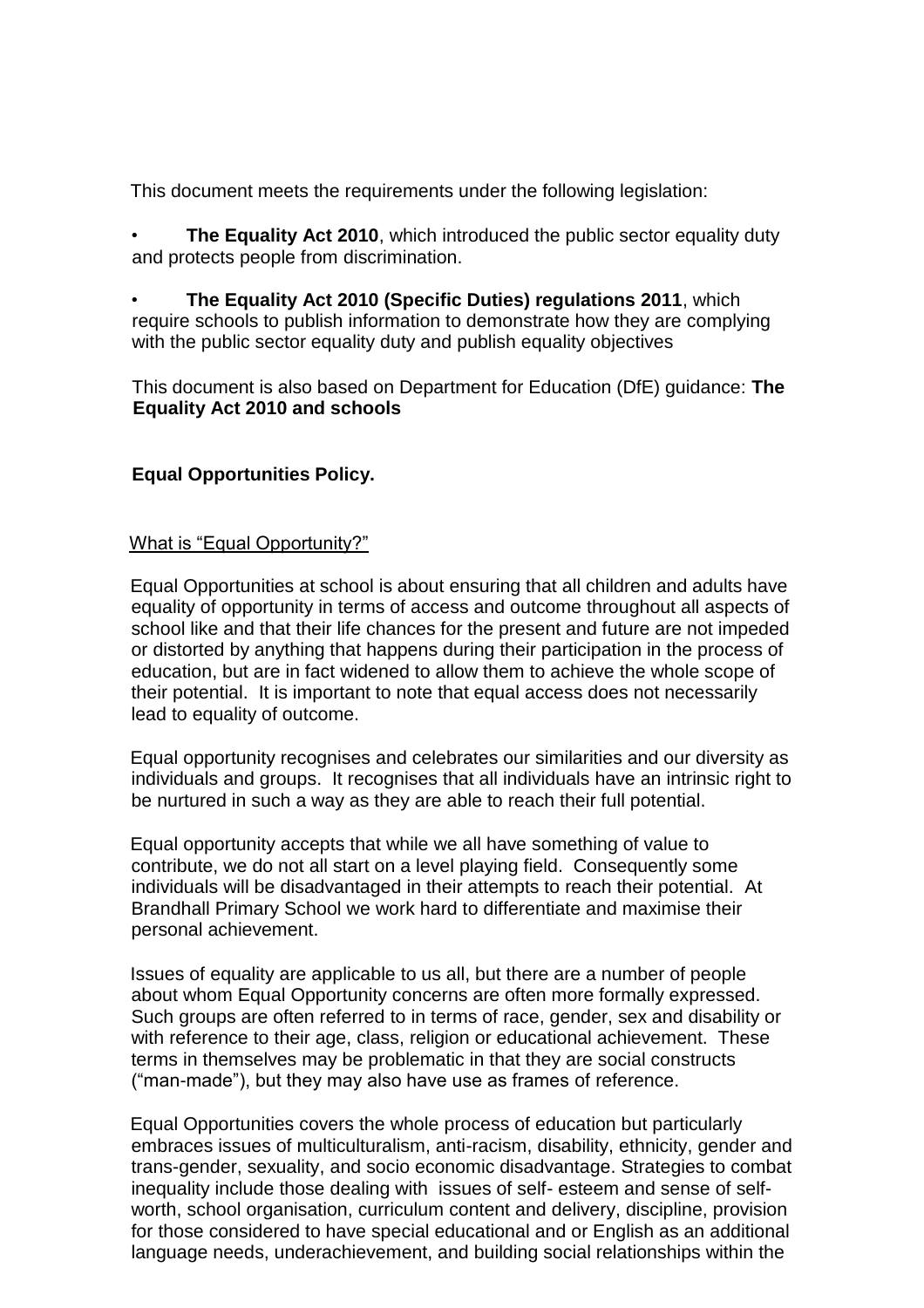school community. Equal opportunity is about creating the structures and contexts for unlocking potential.

On 1 October 2010 new equality legislation came into force. The Equality Act 2010 has replaced all existing equality legislation, including the Race Relations Act, Disability Discrimination Act, and Sex Discrimination Act.

This means that three equality duties schools are familiar with (Race Equality, Disability Equality and Gender Equality) have been replaced by a Public Sector Equality Duty (PSED) which came into force on 6 April 2011.

Under the PSED, schools must show **due regard** to the general duty and its three "components" as well as complying with a set of specifications. The three components to the PSED are:

a) eliminate discrimination, harassment, victimisation and any other conduct that is prohibited by or under this Act

b) advance equality of opportunity between persons who share a relevant protected characteristic and persons who do not share it

c) foster good relations between persons who share a relevant protected characteristic and persons who do not share it

This means that schools are still required to take proactive steps to tackle discrimination, promote equality of opportunity and foster good relations.

Explicit incidents which contribute to inequality include racism, sexism, classicism or any kind of discrimination. Physical violence, verbal abuse, insults, name calling, jokes / ridicule, threats, bullying and graffiti are some of the manifestations of this. Any such undermining of a person's sense of worth or self-esteem is unacceptable.

The school has a legal duty to implement and monitor an equal opportunities policy, and this is our latest update. Brandhall Primary is proud of its excellent record of harmony.

#### The School Ethos and Hidden Curriculum

We recognise that the overall ethos and climate of the school contributes to what our children learn from us in school; that children pick up on the values and expectation we promote. It could be said that children learn as much from the subtle 'little things' that go on, all the hidden messages that are so powerful (the hidden curriculum) – as in their formal lessons. Consequently we use our school ethos as a means to promote equality and self- worth. One example of this is with our behaviour policy and how it is applied.

We will endeavour to create and maintain a school ethos which is welcoming, reflective of the diverse multicultural society around us, fosters a sense of wellbeing, confidence and security; that affirms individual identity and demonstrates respect for each other; that ensures time and space for each individual; that challenges and expands horizons and encourages confidence, independence, co-operation and participation.

In order to achieve this, we will:-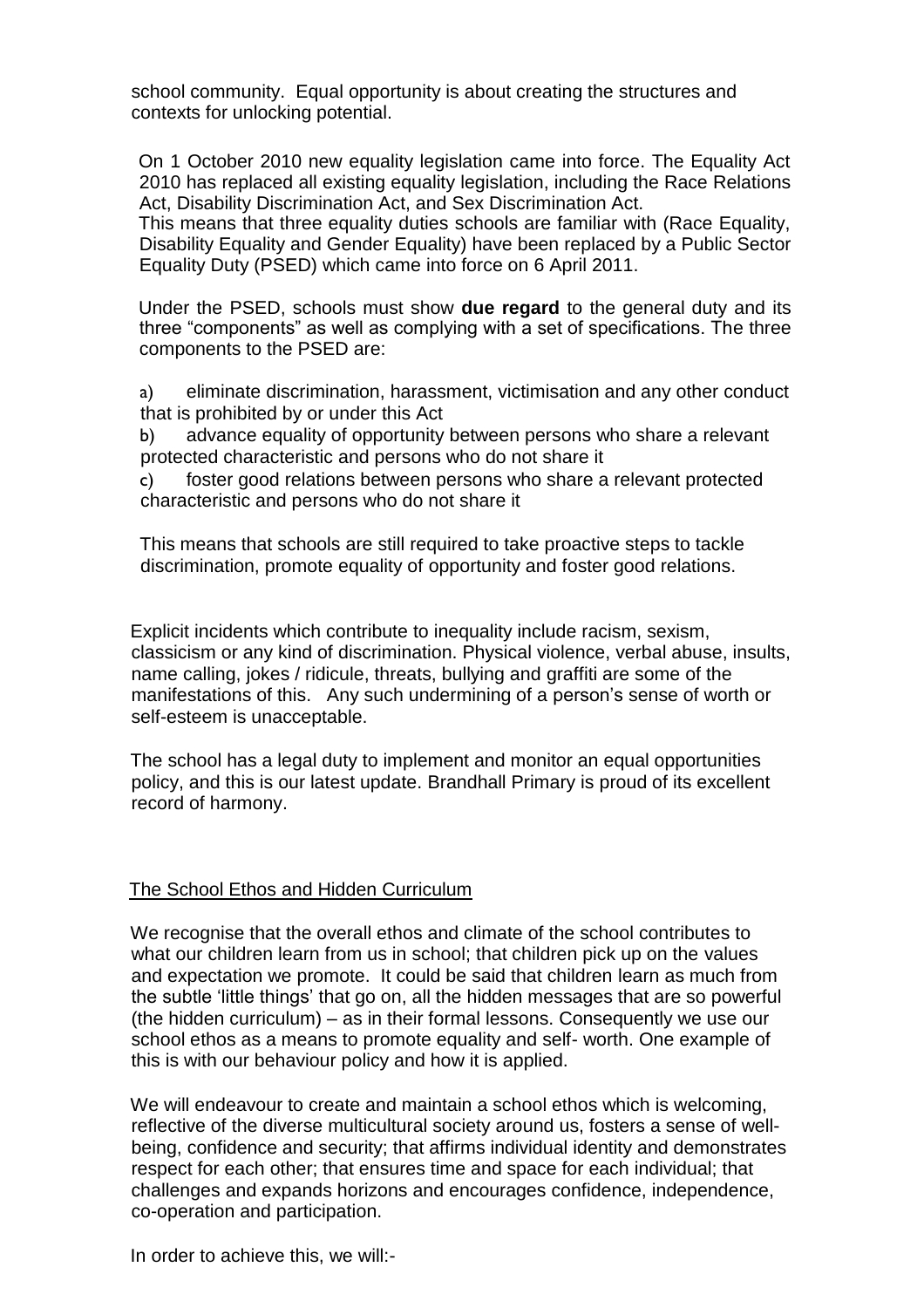- Always challenge in an open and frank manner, behaviour and language which threaten the promotion of equal opportunities and take time to discuss with children the negative and damaging effect it has.
- Take the opportunity to use display space and assembly time to promote issues of equality, and self-esteem.
- Implement praise, reward, criticism and punishment with due consideration for equality. Equal opportunity demands a right to an equal response and outcome to a situation whether the child is a boy or a girl.
- Encourage a climate of openness where children feel safe and confident to raise issues of concern to them, bullying, racism, e-safety, taunting etc., and where the school can place a positive influence on discussion and events.
- Be sensitive to the needs of all individuals; recognising each in his or her own right, and without placing labels on individuals or groups of children. This includes a commitment to offer time to each individual and ensure that individual or group needs are met.
- Be aware of the power of language as a tool which can promote equality or perpetuate inequality.
- Children also need to be made aware of their language use and its implications. In addition they also need to be made aware of their part in promoting positive relationships and the ethos of the school.
- Encourage high aspirations and a skill set for a global citizenship by offering a range of opportunities and experiences to broaden and raise personal expectations as much as possible.

What the child brings from home is important. In promoting equality of opportunity we may be asking children to explore some of these values, attitudes and behaviours. We need to be sensitive so as not to damage self – esteem.

#### Resources

Care will be taken with the purchase of new material to ensure resources promote positive images and avoid stereotyping. Please be aware that books which display sexism, negative images or stereotyping may have a planned place in our curriculum as a tool for discussion with the children in order to promote a positive understanding of the surrounding issues.

Resources, including books, need to be presented as sources of evidence, which need to be interpreted, questioned and evaluated, rather than authorities which are hardened statements of fact.

#### School Organisation

While, at times we will need to use commonly prescribed social categories to group children we will monitor our use of this to ensure we do not place definitions or labels on children needlessly.

A careful consideration of the ways in which we group children and give them access to the curriculum will be made as we plan, and on a day to day basis, in order to ensure that classroom organisation, teaching styles and learning opportunities offer all children an equal chance to succeed. Where appropriate,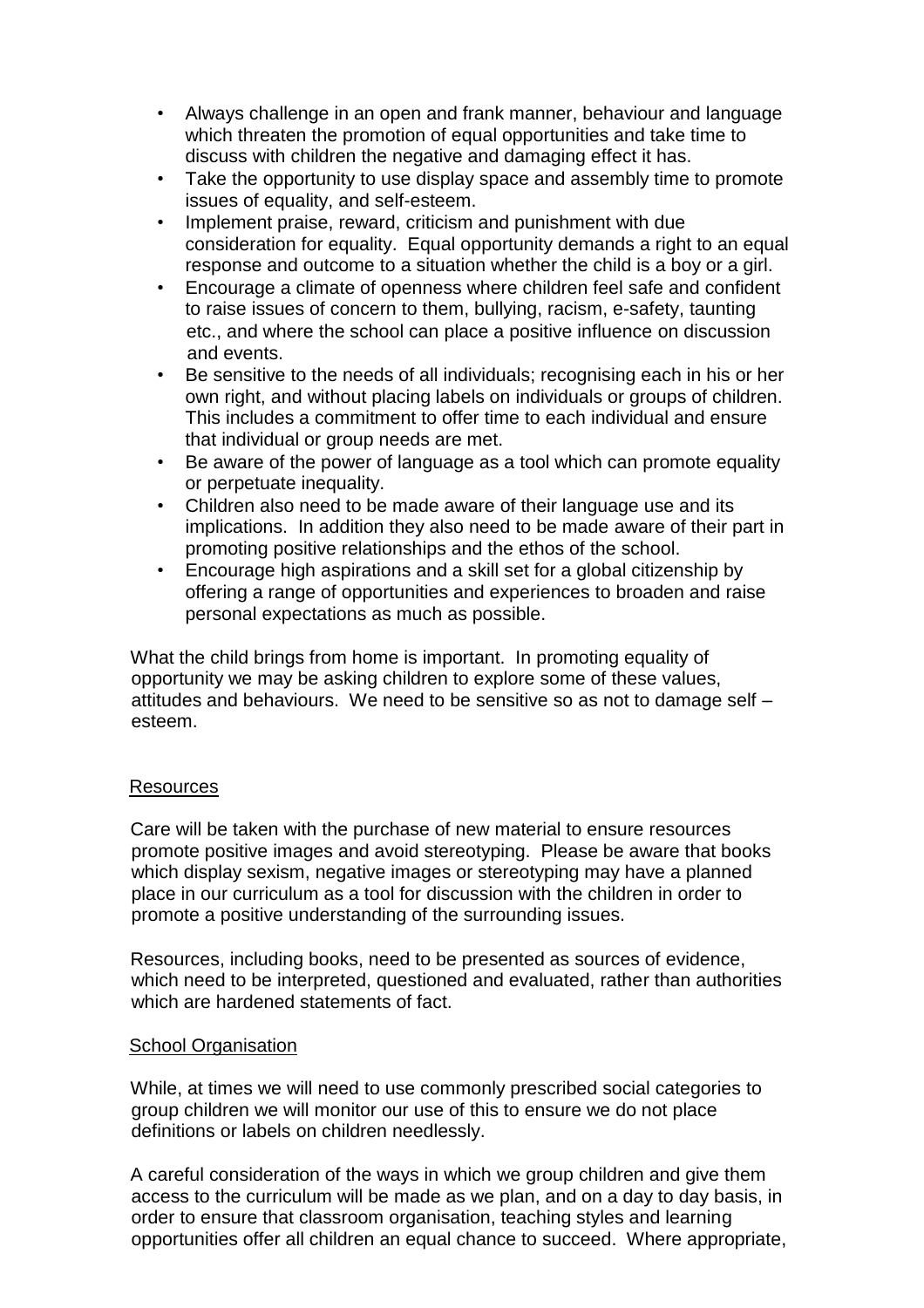we will give children experiences and opportunities to operate outside the constraints of wider social stereotypes and modes of behaviour.

Careful attention will be given to teacher exposition, facilitating discussion and questioning techniques to ensure equal demands are made of both sexes, all ethnic groups and intellectual abilities. Similarly care will be taken in allocating teacher-spent time amongst all the children in class.

#### Assessment recording and monitoring

All staff share a responsibility for monitoring and effectiveness of our equal opportunities policy and reporting concerns to senior staff.

Subject managers will monitor their subjects to ensure the taught curriculum, resources, assessment procedures and learning outcomes ensure equality of opportunity for the whole school community.

The Head teacher holds specific responsibility for monitoring and reviewing the effectiveness of the policy in conjunction with senior staff.

#### Policy for Sex and Gender Equality

#### Aims

To ensure no discrimination takes place at Brandhall Primary School on the grounds of gender, transgender or sexual orientation.

To create a school community in which men and women, boys and girls from all faiths and cultures are valued equally, while their different backgrounds, experiences and needs are respected.

To establish an ethos of equality, and adopt strategies to achieve equality of opportunity for both sexes.

#### Rationale

In our society a large number of differences which have been conventionally associated with sex are actually socially constructed and are maintained through social pressure. Sexism is the term used to describe discrimination on the basis of gender; where the operation of forces in society, (beliefs, attitudes, behaviours) can allot benefits and privileges, as well as curb and limit preferences and opportunities, on the basis of a person's gender rather than on the basis of inclination or ability. Sexism and gender stereotyping can be offensive and is equally damaging to boys and girls. Conforming to gender roles can inhibit the abilities, performance and aspirations of both boys and girls by restricting their choices.

Our school is committed to sexual equality and seeks to counter sexism and gender/ transgender or sexuality stereotyping in order to extend the choices and horizons of all staff and children so that they can discover who they are, what they like doing and achieve their full potential at whatever they attempt.

In order to achieve this we will employ the following strategies: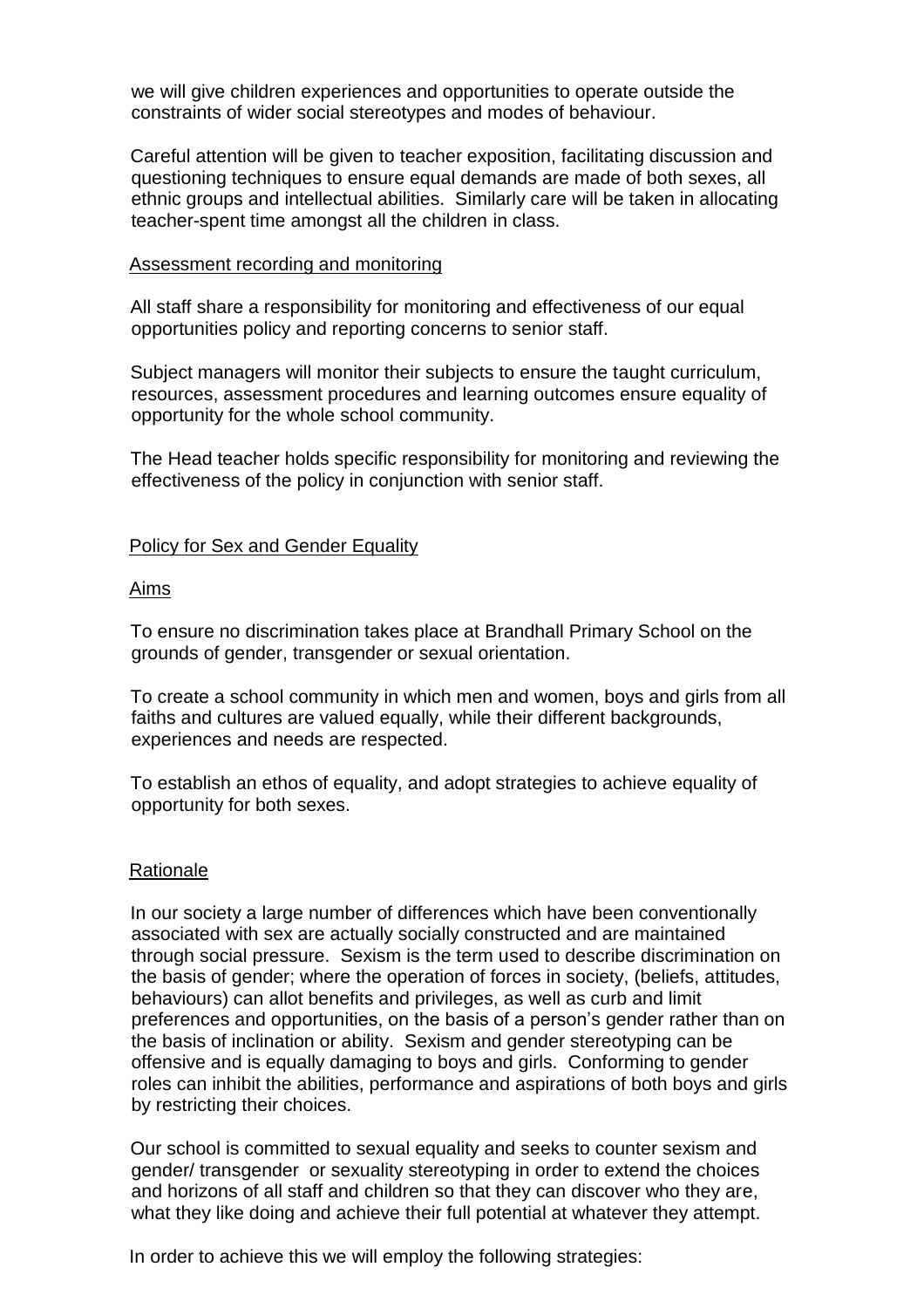- Boys and girls will have access to the full range of educational activities and equal entitlement to all resources.
- Raise awareness amongst the staff of the dangers of gender role stereotyping and of procedures and principles to counter it.
- Encourage all children to extend their horizons and make children aware of all the opportunities available to them.
- Recognise that access itself will not lead to equality: we may need to intervene strongly. For example some girls given the opportunity to build with construction kits may not succeed with them to their full potential unless they are actively taught how to use them  $-$  a procedure with which many boys may already be very familiar.
- Monitor the use of school equipment in terms of access, time available and teaching
- Use positive role models and ensure the achievements and contributions of both men and women throughout history, art, literature and science are incorporated appropriately into the curriculum. It needs to be presented as a natural part of the curriculum and not an appendage.
- Teachers have equally high expectations of both boys and girls.
- Be aware of word use, the power of language and its implications; for example 'policeman' or 'good girl'.
- Use, where appropriate, discussion, drama, role play to explore different roles: empathy and understanding of others.
- Build in activities to the curriculum which challenge limiting assumptions, extend horizons and explore new avenues of thought. For example, write a fairy story with characters who have stepped outside of their stereotyped role; active, strong clever princesses.
- Make equal demands on both sexes, for example during discussion and class questioning.
- Challenge inappropriate stereotypes, sexist comment and inappropriate statements about sex roles: for example "boys are better at…"
- Ensure school texts and resources do not promote sex stereotyping. We recognise the more than occasional limitations of commercial material and budget limitations but will actively endeavour to purchase material which promotes positive role models for both sexes.
- If stereotyped images or comments do occur in curriculum materials, e.g. fiction books they should be discussed with the children.
- Ensure staff are seen as positive role models.
- Ensure we employ the very best available staff for all roles in school regardless of their gender (or transgender) and / or sexuality.
- Monitor our own practice, beliefs and expectations through selfevaluation. Do we expect girls to be more……?
- Consider carefully, and act on, equality issues in the organisation and management of learning. We recognise that the achievement of equality will be complex and subtle.

# Equalities Policy: Anti-Racist Policy

# Aims

- Provide a curriculum which emphasises respect and understanding of all cultures and religions.
- Provide a curriculum which enables children to develop skills to recognise and challenge inequality.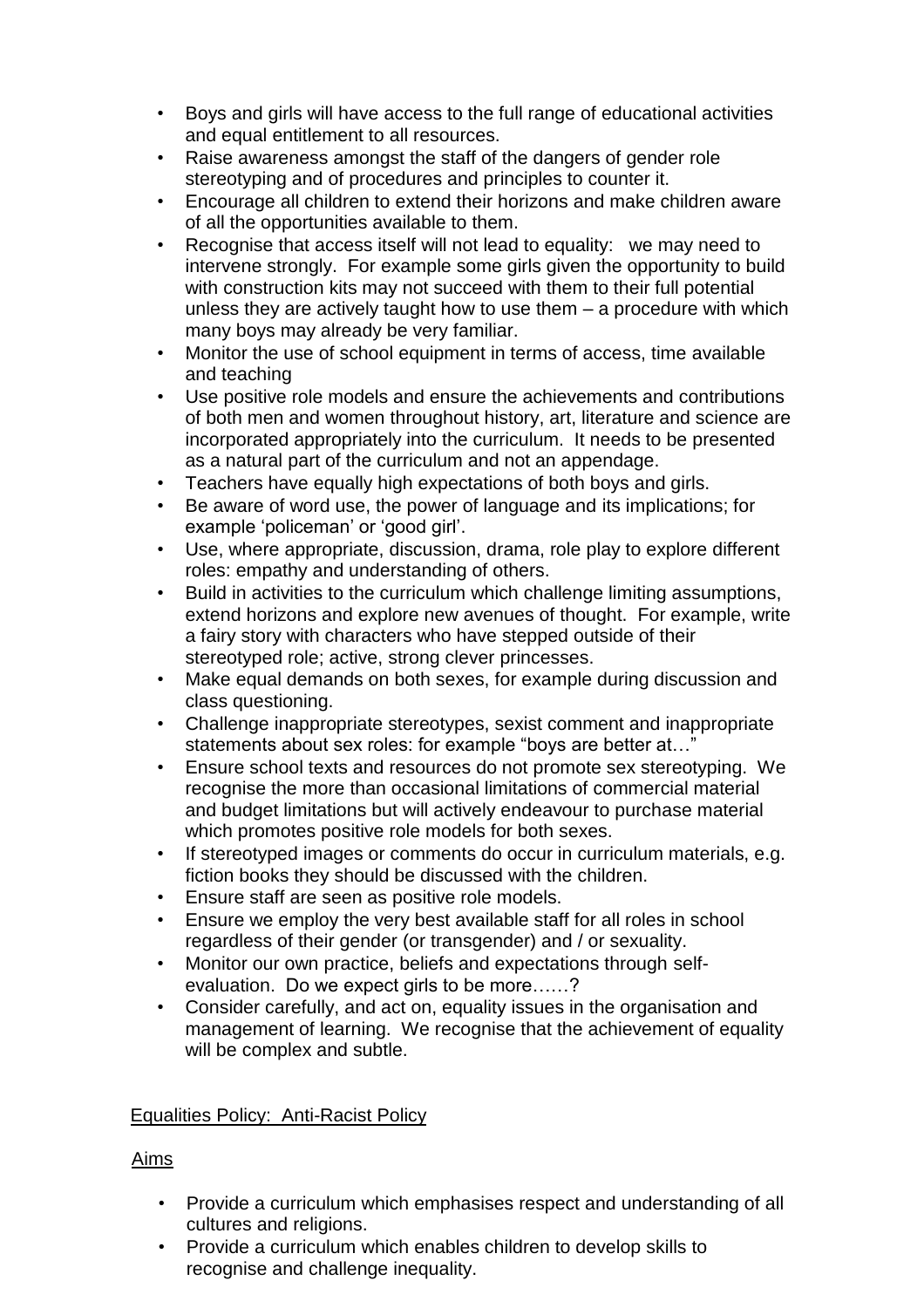• Ensure a consistent approach to tackle racism in all its forms and manage racist incidents.

#### Rationale

Racism refers to the consequence of placing social significance in concepts of race which have as their outcome the disadvantage of individuals and groups. Racism may be exhibited in many forms including physical assault, derogatory name calling, verbal abuse, insults, jokes, graffiti, provocative behaviour, (including wearing badges or bringing literature to school,) ridicule of an individual for cultural or religious difference and refusal to co-operate with others because of their ethnic origins.

Racism includes all practices and procedures that discriminate against people because of their race, colour, culture, nationality and national or ethnic origins (including religion and language) whether on an individual, institutional or cultural level. Discrimination is defined as action or behaviour which disadvantages a group of people.

Racism can take many forms from direct harassment (e.g. racist name calling or physical bullying) to indirect and institutional racism (e.g. discriminatory admissions criteria and allocation to teaching groups). Racism can occur between any ethnic groups.

Racism has a long history affecting millions of people. People are seriously harmed and injured by it. The law recognises the seriousness of racism by requiring that courts should impose higher sentences when an offence is aggravated by racist or religious hostility.

#### What is a racist incident?

A racist incident is defined as **'any incident which is perceived to be racist by the victim or any other person'** (Stephen Lawrence Inquiry Report 1999). An incident may have occurred either intentionally or accidentally either overtly or covertly.

This definition is deliberately broad. In the past, racist incidents nationally have been under-reported and this definition ensures that any reported incident has the scope to be investigated, without the potential of the racist dimension disappearing unchallenged. A well-intentioned response may well be to excuse the incident by emphasising the lack of explicit intent. This underplays the feelings of the individual or group on the receiving end and perpetrators must be made of aware of the hurt that they have caused and should not be allowed to be empowered at someone else's expense. The distinctive feature of a racist incident is that a person is attacked not as an individual, but as the representative of a family, community or group. This has potentially harmful consequences not just for the immediate individual, but the wider community.

When an incident perceived to be racist is investigated at a school, the following should be considered: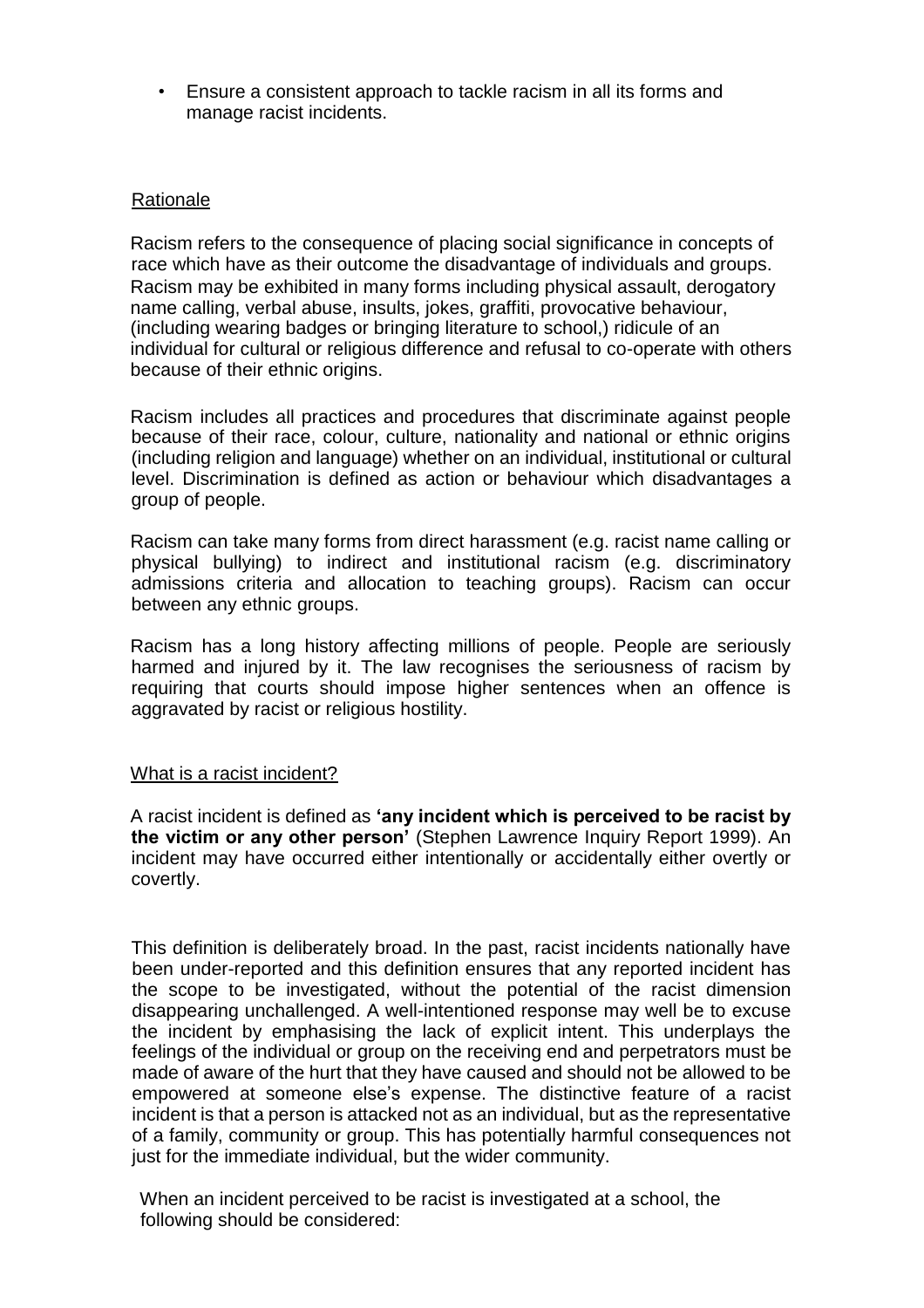- If the pupils alleged to be responsible are known to hold racist views or to engage in racist behaviour, or be part of a friendship group that do
- If they were wearing outward signs of belonging to a racist culture
- If there was no, or only slight, provocation
- If there is no other explanation for the incident

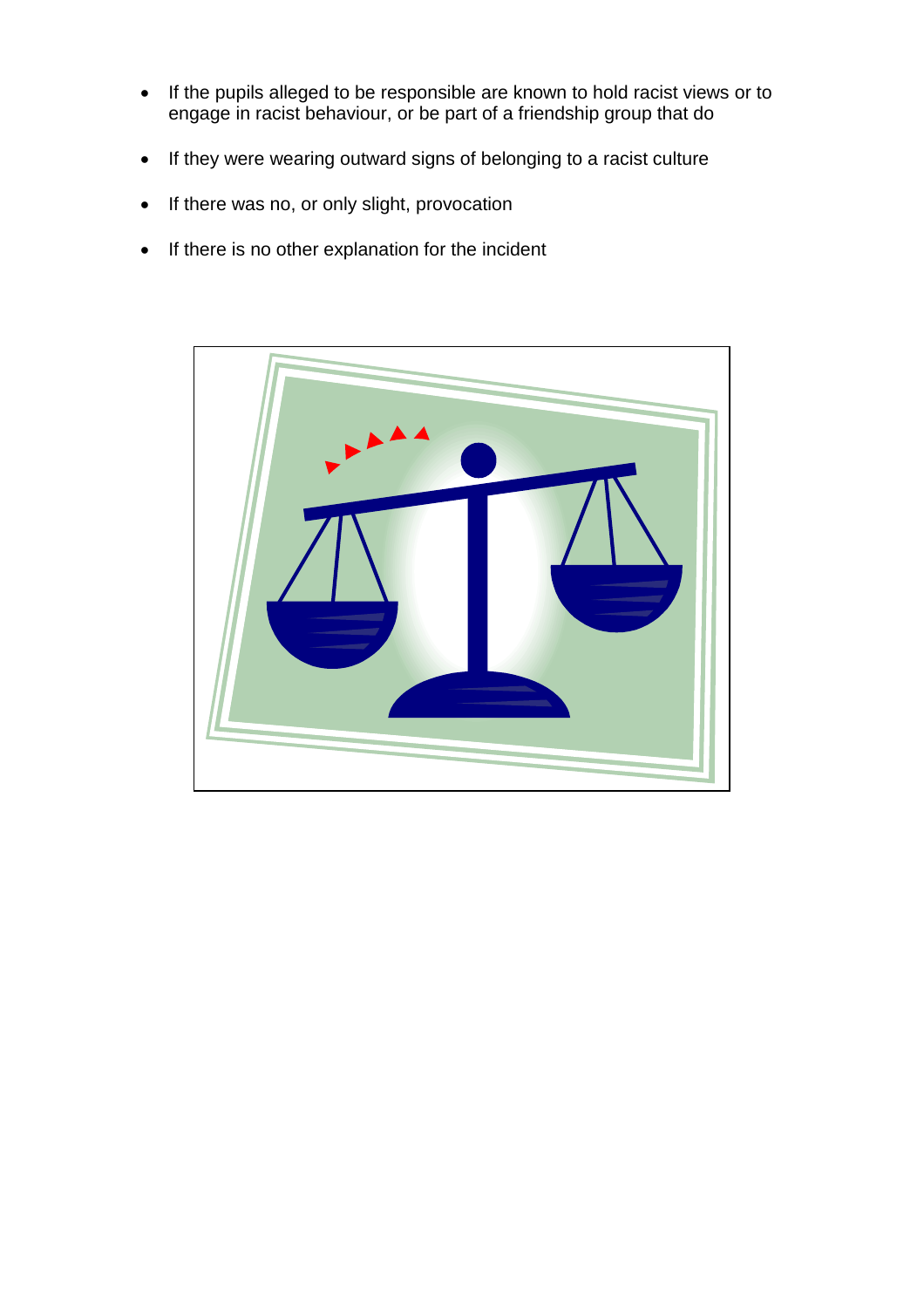Whether or not the pupil(s) responsible intended their behaviour to be racist is irrelevant. Of course, when it comes to dealing with an incident, their intentions and attitudes are an important consideration, but at the stage of initial recording and investigating, motivation and awareness are not the main issue.

Racist incidents can involve any of the following:

- Verbal abuse, threats and name-calling
- Racist graffiti
- Racist comments in the course of discussions
- Physical intimidation
- Violent attacks because of a person's colour, ethnicity, nationality or religion
- Incitement of others to behave in a racist way
- Refusal to co-operate/work with other pupils because of their colour, ethnicity, nationality or religion
- Ridicule of cultural differences e.g. food, dress, language, names, appearance
- Racist jokes (including those circulated on mobile phones and via the internet)
- Damage caused to a person's property
- Possession/distribution of racist material
- Wearing racist badges/insignia

In order to work towards the elimination for racism, promote a climate of respect and understanding and prepare children for life in an inter-cultural and increasingly global society, we will employ the following strategies:

- Place value on different ethnic groups, cultures and languages in our multiracial / cultural society, recognising that culture is central to a child's identity and foster these cultures and incorporate them into our learning environment.
- Ensure that each child is valued as an individual.
- Regard bilingualism as an asset.
- Ensure that lack of fluency in English will not be used as an indication of academic potential.
- Give equal status to all ethnic groups and hold appropriately high expectations of all children.
- Foster a climate where children are confident in reporting and discussing racism.

#### Ensure our curriculum:

- Reflects and values cultural diversity and the wide range of social and ethnic groups in society and will allow other cultures to be described in their own terms.
- Leads to an understanding of other cultures and lifestyles
- Enables children to develop the ability to recognise inequality, prejudice, stereotyping and equip children with the knowledge and skills to challenge them, that is incorporates anti-racist teaching strategies.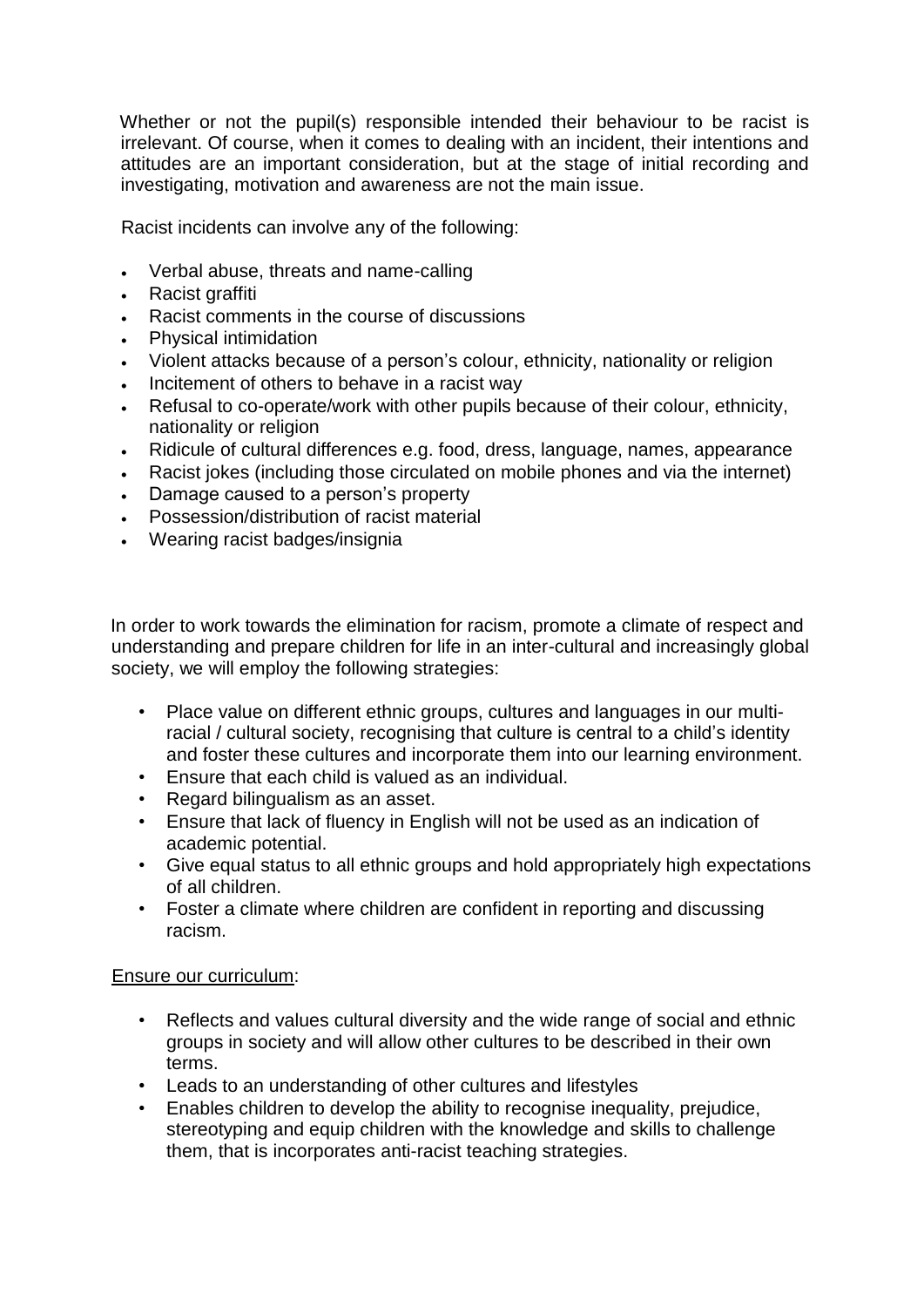• Avoids racial or cultural stereotypes. Those in classical literature that cannot be avoided should be explained to children and contextualised.

As an organisation we should actively counter discrimination, prejudice and inappropriate behaviour and statements by children whenever they occur

#### **Monitoring**

Racist incidents will be logged and monitored for patterns of behaviour. Subject managers will monitor the content of the curriculum to ensure it includes opportunities to address issues of equality and has in inter-cultural and global outlook.

#### **Outcomes**

- Staff are confident to deal with racist incidents quickly and sensitively
- Pupils brings racist incidents to the attention of staff
- The curriculum reflects an anti-racist, inter cultural and global outlook
- All pupils are successfully integrated into the life of the school whatever their heritage or background

#### Responses

Racist incidents must be taken seriously however trivial they may seem in isolation. They are very hurtful and demeaning to the individual, while institutionally they have the potential to negate the validity of the school community.

A racist incident should be reported to a senior member of staff and the incident recorded using the racist form and fully investigated.

It needs to be explained to the perpetrator and the victim that racism is not acceptable. Sanctions will be dealt with in accordance with school discipline policy involving parents as appropriate.

The school reports all racist incidents and reports them to the pupil's parents, school governors and the LEA. If a positive response is not received from parents, the matter may need to be taken up with the Governing Body and / or referred to the school education officer.

#### **Guidelines**

Young children may not understand the full meaning of their words and actions but if they go unchecked they are likely to develop behaviour which is damaging to themselves and others.

Even when we feel that a comment or incident is "harmless" (not intentionally racist), we have a responsibility to intervene and counsel. If we do not, we effectively condone what has happened.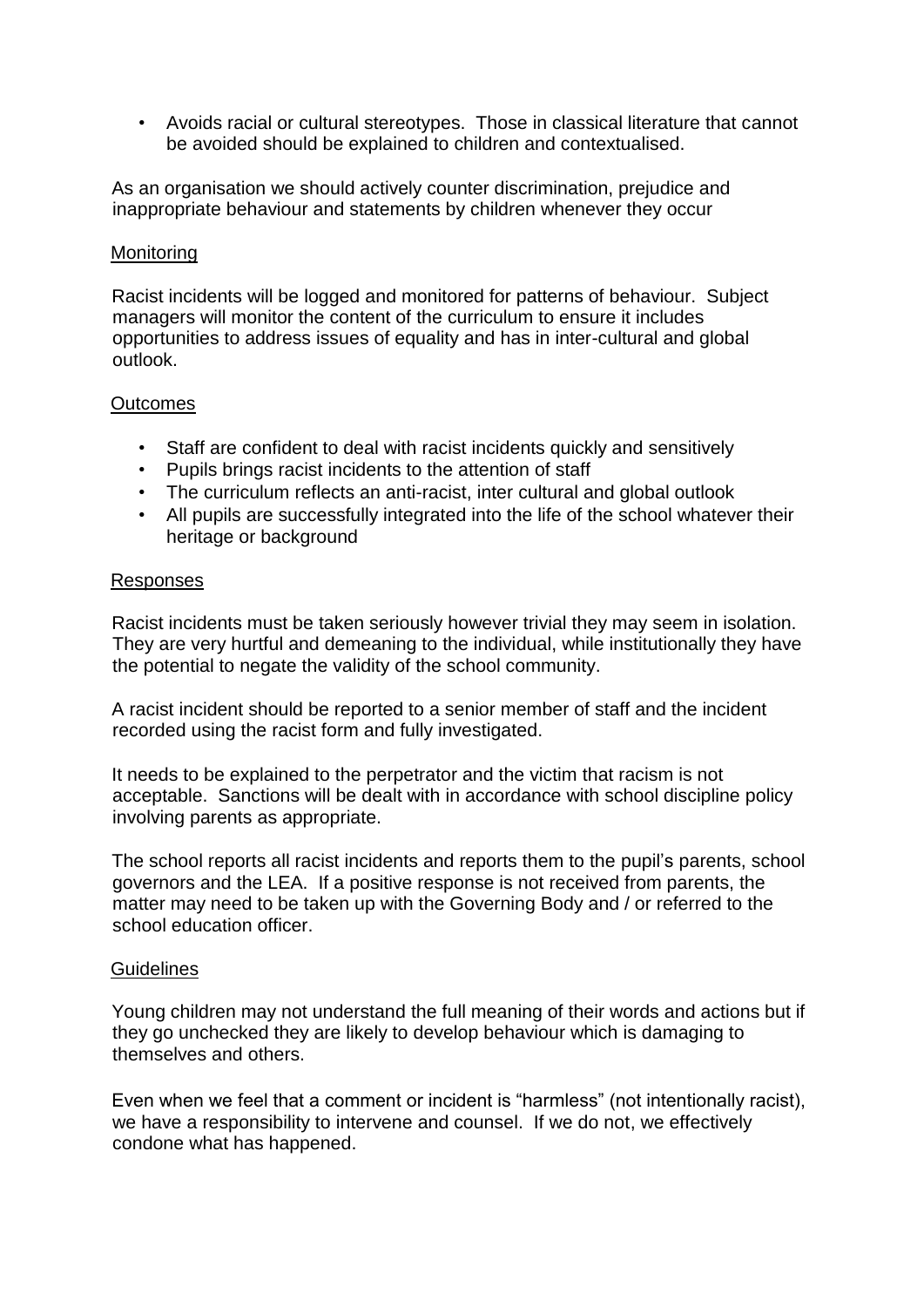Consequently the school and all its staff will clearly state opposition to such incidents and make it clear that they are unacceptable.

We need to reinforce that it is the behaviour and not the child that is unacceptable.

Victims, onlookers and the perpetrator will be positively supported. The victim should retain some control over the outcome of the matter.

If we deal with incidents, racist or otherwise in isolation nothing will change. Part of our strategy to eliminate incidents must involve promoting a climate which fosters a sense of self-worth and respect for others as well. We also need to empower children they must be involved and feel confident that they will be listened to and that any incident will be dealt with. In addition we need some degree of anti-racist teaching in our curriculum. Hence only the implementation of this policy as a whole will significantly work towards the achievement of equality of opportunity.

#### **Monitoring**

Racist incidents will be logged on the LEA proforma and reported to Governors and the LEA

Monitoring information will be used to identify patterns of behaviour and develop strategies to overcome them.

#### Equalities Policy: Disability

Aims

We are committed to equality of access and opportunity for disabled people.

#### Rationale

Upon the impending registration of any disabled child at Brandhall Primary, consider access and need in association with recommendations made by outside agencies

Our Inclusion Manager and SLT work closely with the LEA to provide any equipment, modification to any equipment or the premises which will enable a disabled child or member of staff to undertake a full education or employment at Brandhall Primary.

In order to achieve this we will:

- In partnership with outside agencies, identify and remove any physical and procedural practices which could disadvantage a disabled child.
- Promote understanding of disability as an equality issue.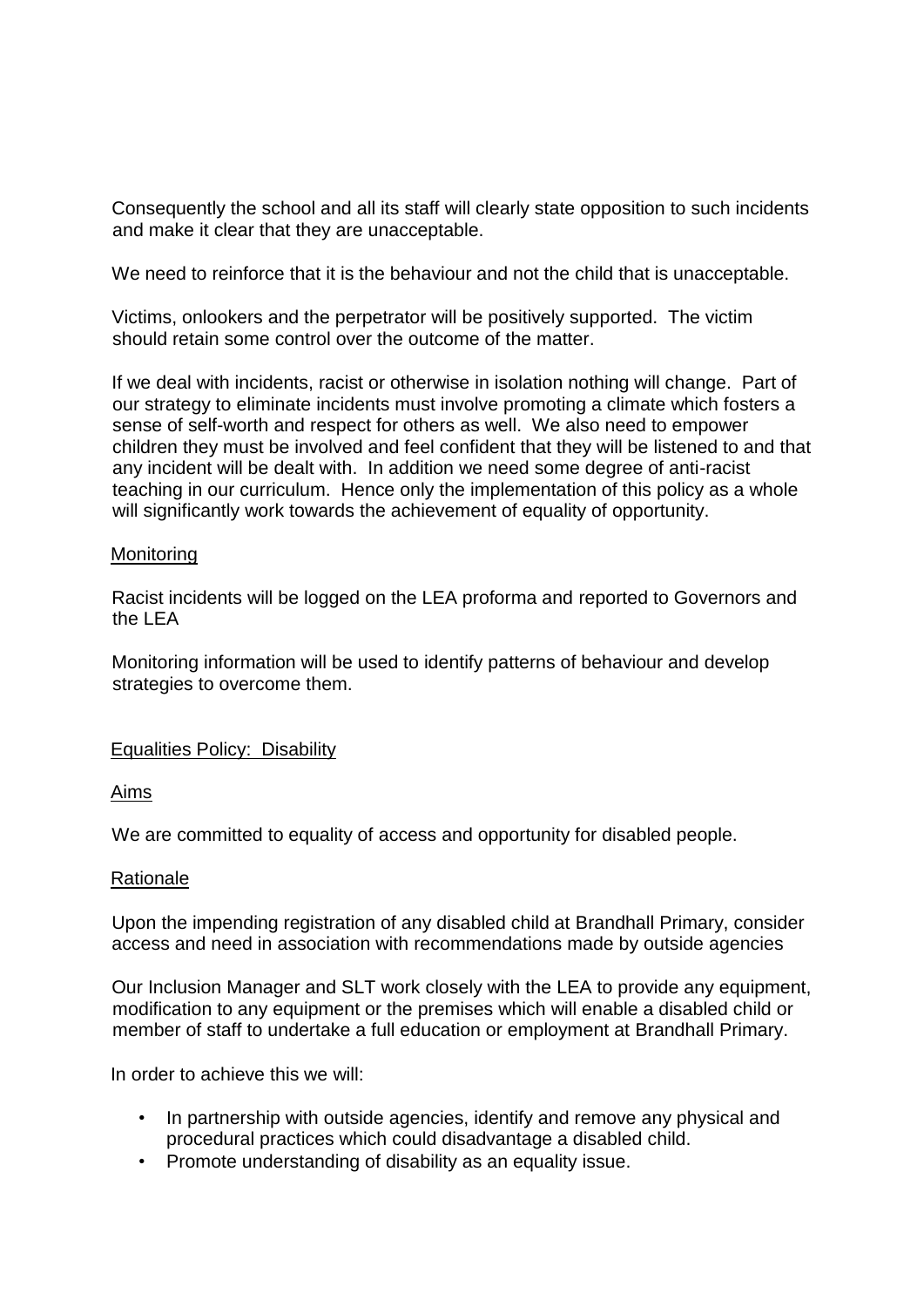- Incorporate disability issues into the curriculum and school life, e.g. assemblies when appropriate.
- Ensure that we speak of disability using language determined by the disabled.
- Promote positive images of disability through school resources.

# **Monitoring**

- Work to facilitate access for disabled users will be regularly monitored
- Subject co-ordinators will monitor their subject curriculum, assessment procedures, resources and learning outcomes to ensure the school presents a positive image of disabled people.
- Subject managers and class teachers will monitor their subject curriculum, assessment procedures and resources to ensure they meet the need of any disabled pupils.

# **Outcomes**

- The school works closely with outside agencies to ensure equal access to the school site for disabled users.
- The school promotes a positive image of disability.
- Disabled users feel confident, secure and valued when using our site and **facilities**

# Equalities Policy – inter-cultural education

# Aims

- To develop a respect, knowledge and understanding for other cultures, religions and ways of life that are present in our increasingly global society
- To nurture the self-esteem and sense of self of all pupils
- Contribute to pupils understanding of the positive role they have to play to develop a just and fair society
- Combat inequality and discriminatory practices

# Rationale

Children need to develop a respect, knowledge and understanding for other cultures, religions and ways of life if they are to play a positive and effective role in our increasingly global society. A knowledge and respect for others goes part way to challenging inequality.

#### Strategies to ensure that an inter-cultural out-look permeates the life of the school

• Celebrate the diversity of language, culture and religious belief in our school and the wider society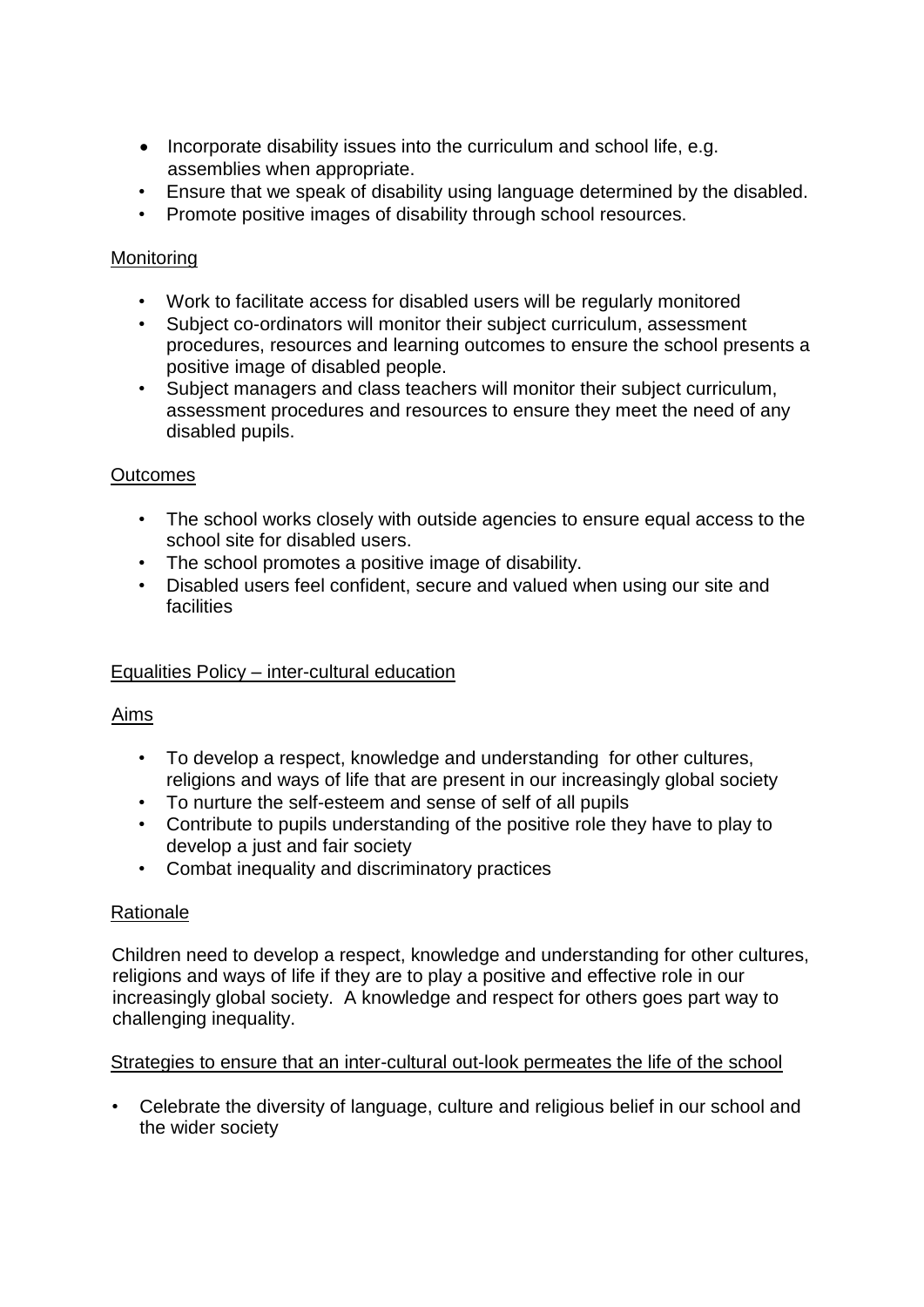Celebrate world festivals and note the achievements of people from all cultures around the world

- Purchase of resources will reflect the diverse range of cultures and religions in our society
- Display around the school will celebrate the diversity of cultures around the school
- Recognise the valuable resources our children, parents, staff and community visitors can bring to our inter-cultural education

# Monitoring

- Subject managers will monitor the curriculum, assessment procedures, resources and learning outcomes to ensure the effective intercultural outlook of their subject
- Senior staff will monitor to ensure the wider life of the school, for example assemblies have an explicit inter-cultural perspective

# **Outcomes**

- Children and staff have understanding and respect for the cultures, religions and lifestyle of themselves and others
- All children recognise that their own background and experiences are valued by the school
- Access to the whole curriculum is offered to all pupils, recognising that equality of access does not necessarily result in equal outcomes
- The school community operates on a basis of co-operation and respect
- Resources reflect the cultural and religious diversity of our school, community and the wider world

# Equalities Policy – Employment and Staff Development

#### Aims

- To ensure all staff feel valued members of the school community
- To enable all staff to reach their potential
- To support staff in their professional development
- Relationships of the staff to act as role models to the children and their parents

#### Rationale

Our Equal Opportunities Policy is guided by legislation

We are committed to ensuring that all adults working at and applying for a position at Brandhall Primary receive full and equal consideration through the whole recruitment process.